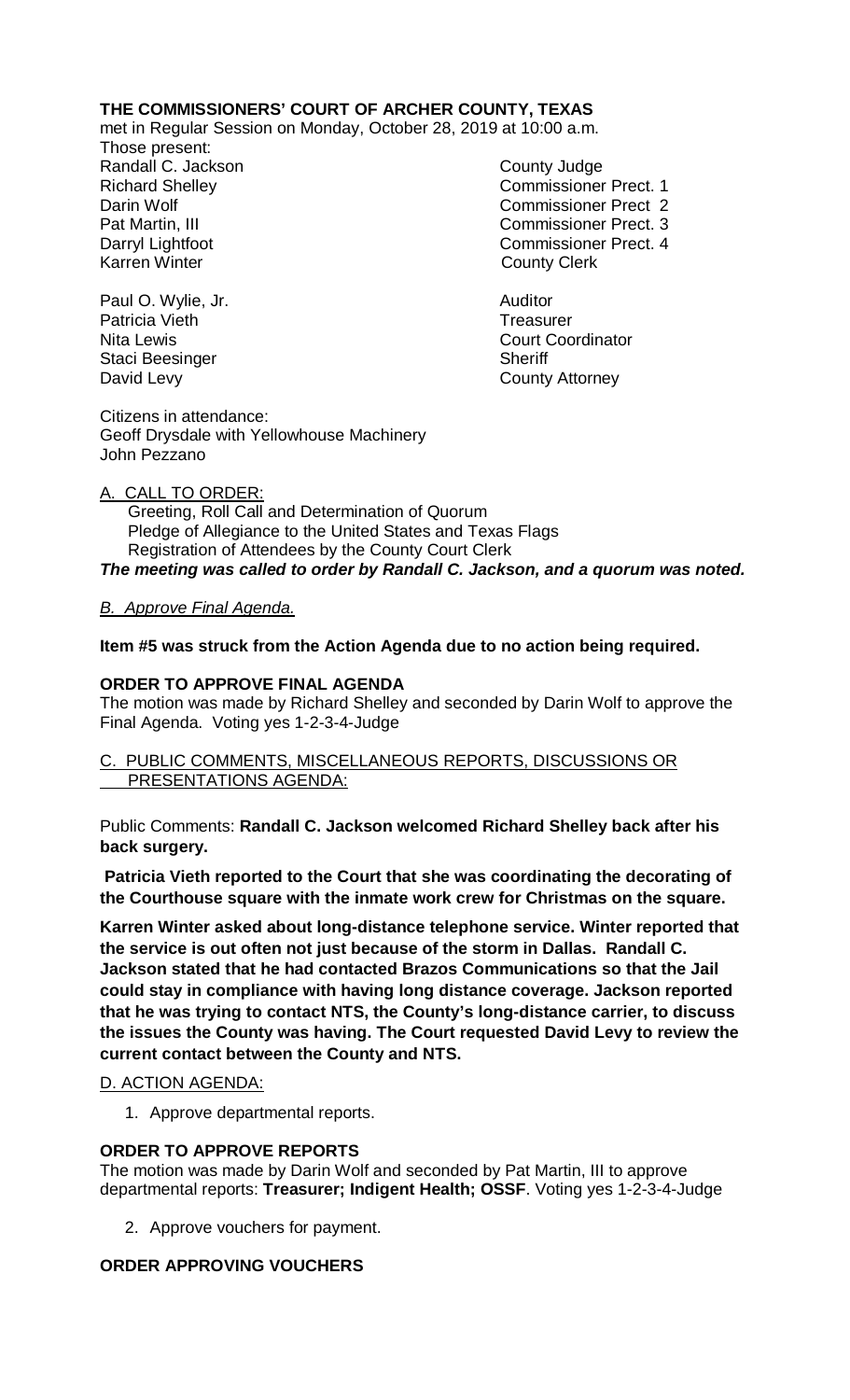The motion was made by Richard Shelley and seconded by Darryl Lightfoot to approve vouchers for payment. Voting yes 1-2-3-4-Judge

3. Approve line item transfers.

### **ORDER APPROVING TRANSFERS**

The motion was made by Pat Martin, III and seconded by Darin Wolf to approve line item transfers. Voting yes 1-2-3-4-Judge

| Department Account<br>021.0310.1233<br>031.0310.1233<br>021.0400.0331<br>021.0400.0334<br>021.0400.0336 | <b>Account Name</b><br>Miscellaneous Revenues<br>Miscellaneous Revenues<br>Fuel & Oil<br>Equipment Repairs & Maintenance<br>Road Base Materials | Increase<br>96,234.00<br>33,766.00<br>30,000.00<br>6,234.00<br>60,000.00 | Decrease |
|---------------------------------------------------------------------------------------------------------|-------------------------------------------------------------------------------------------------------------------------------------------------|--------------------------------------------------------------------------|----------|
| 031.0400.0340<br>021.0310.1233                                                                          | <b>Special Projects</b><br>Miscellaneous Revenues                                                                                               | 33,766.00<br>5,504.65                                                    |          |
| 031.0310.1233<br>041.0310.1233<br>021.0400.0340<br>031.0400.0340<br>041.0400.0340                       | Miscellaneous Revenues<br>Miscellaneous Revenues<br><b>Special Projects</b><br><b>Special Projects</b><br><b>Special Projects</b>               | 10,225.77<br>107,074.16<br>5,504.65<br>10,225.77<br>107,074.16           |          |
| 031.0310.1275<br>031.0400.0340                                                                          | Grant Exp Reimbursement<br>Special Projects                                                                                                     | 14,501.04<br>14,501.04                                                   |          |

4. Approve Education Certificates.

### **ORDER APPROVING CERTIFICATES**

The motion was made by Darryl Lightfoot and seconded by Pat Martin, III to approve education certificates: **Karren Winter; Karen Aulds; Lori Rutledge; Kelly Reid and Mandy Kinnaman.** Voting yes 1-2-3-4-Judge

- 5. Approve Publisher's Certificates. **Removed.**
- **6.** Discuss and/or take action on the *Silver Plan* for County Employees. (Tabled Item from the October 15, 2019 agenda) **Darryl Lightfoot discussed the Silver Plan for County Employees. Lightfoot requested the Court to look into different options that would be more beneficial for the County employees. Randall C. Jackson requested the action be tabled until more information could be obtained.**

#### **ORDER TO TABLE APPROVING SILVER PLAN**

The motion was made by Randall C. Jackson and seconded by Richard Shelley to table the order to approve the Silver Plan for County Employees. Voting yes 1-2-3-4-Judge

7. Consider and/or approve buying a John Deere Backhoe from the Buy Board. (Precinct 1) **Richard Shelley discussed the purchase of a John Deere backhoe from the Buy Board. Shelley reported that he would receive \$15,500.00 as a trade-in for the Precinct 1 backhoe.**

## **ORDER TO PURCHASE BACKHOE**

The motion was made by Richard Shelley and seconded by Darryl Lightfoot to approve purchasing a John Deere Backhoe from the Buy Board in the amount of \$63,075.00. Voting yes 1-2-3-4-Judge

8. Consider and/or approve soliciting bids for the Financing of a John Deere Backhoe for Precinct 1.

### **ORDER TO ADVERTISE FOR BIDS**

The motion was made by Richard Shelley and seconded by Darin Wolf to advertise for bids on Tuesday, November 12, 2019 at 10:00 a.m. Voting yes 1-2-3-4